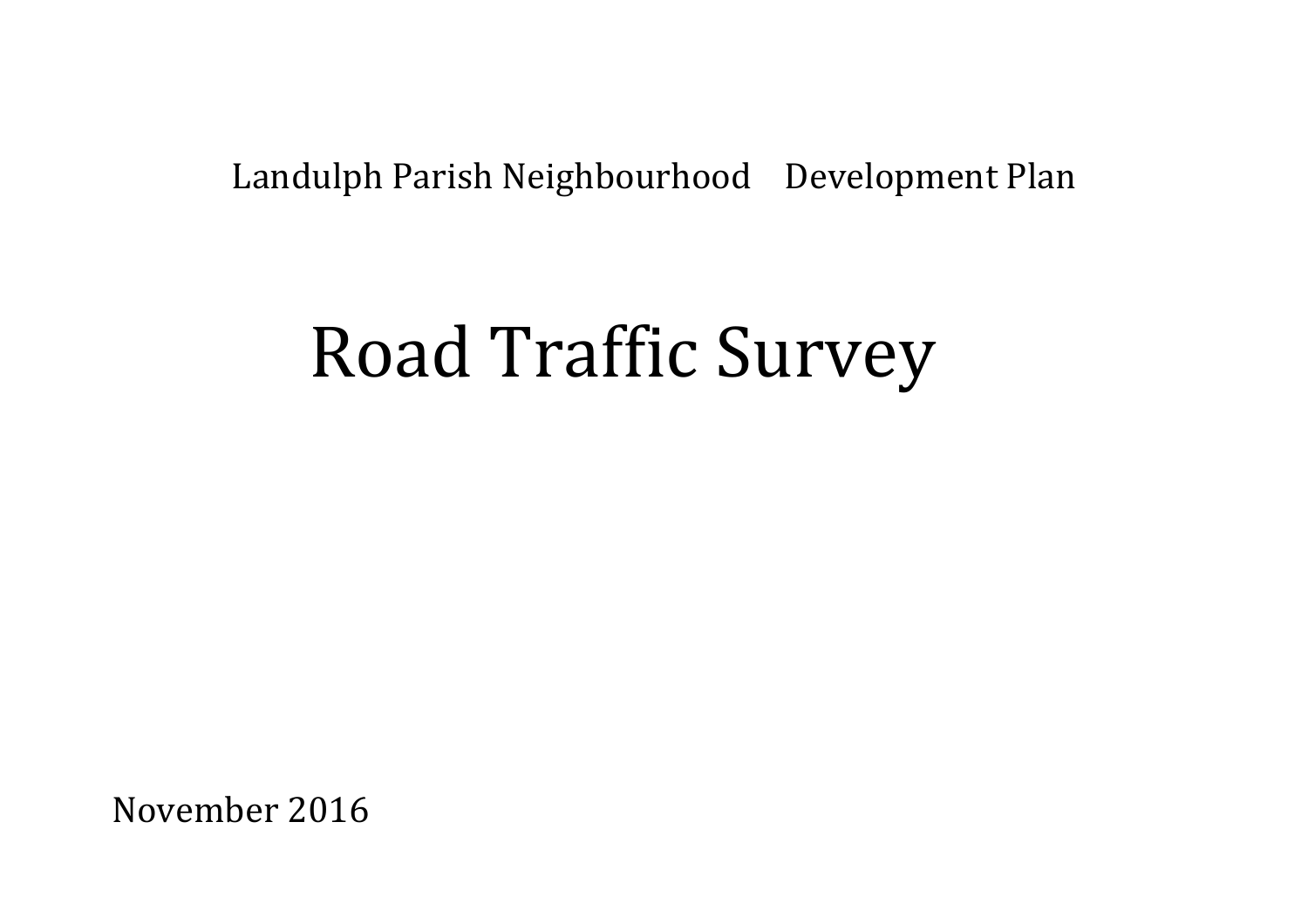### Landulph Parish Neighbourhood Development Plan:

Traffic Survey.

## Introduction:

This survey was undertaken following comments about traffic issues by residents taking part in focus groups and attending an information and consultation Open Day. These comments suggested a perception by residents about the volume of traffic in the Parish which might lead to issues about congestion if further development were to take place in the Parish.

To facilitate an objective discussion of these perceptions it was decided to gather some evidence of the actual volume of traffic and the frequency of congestion incidents.

It was agreed that a small group of volunteers would undertake a small scale traffic survey.

#### Method:

Two pieces of work were undertaken. The first was to measure the volume of traffic passing a given point during a twelve hour period from 7.30 am to 7.30 pm. The point chosen was the cross roads where the road from the A388 and going to Landulph Parish Church intersects with the road from Cargreen going toward the A388 by way of HATT.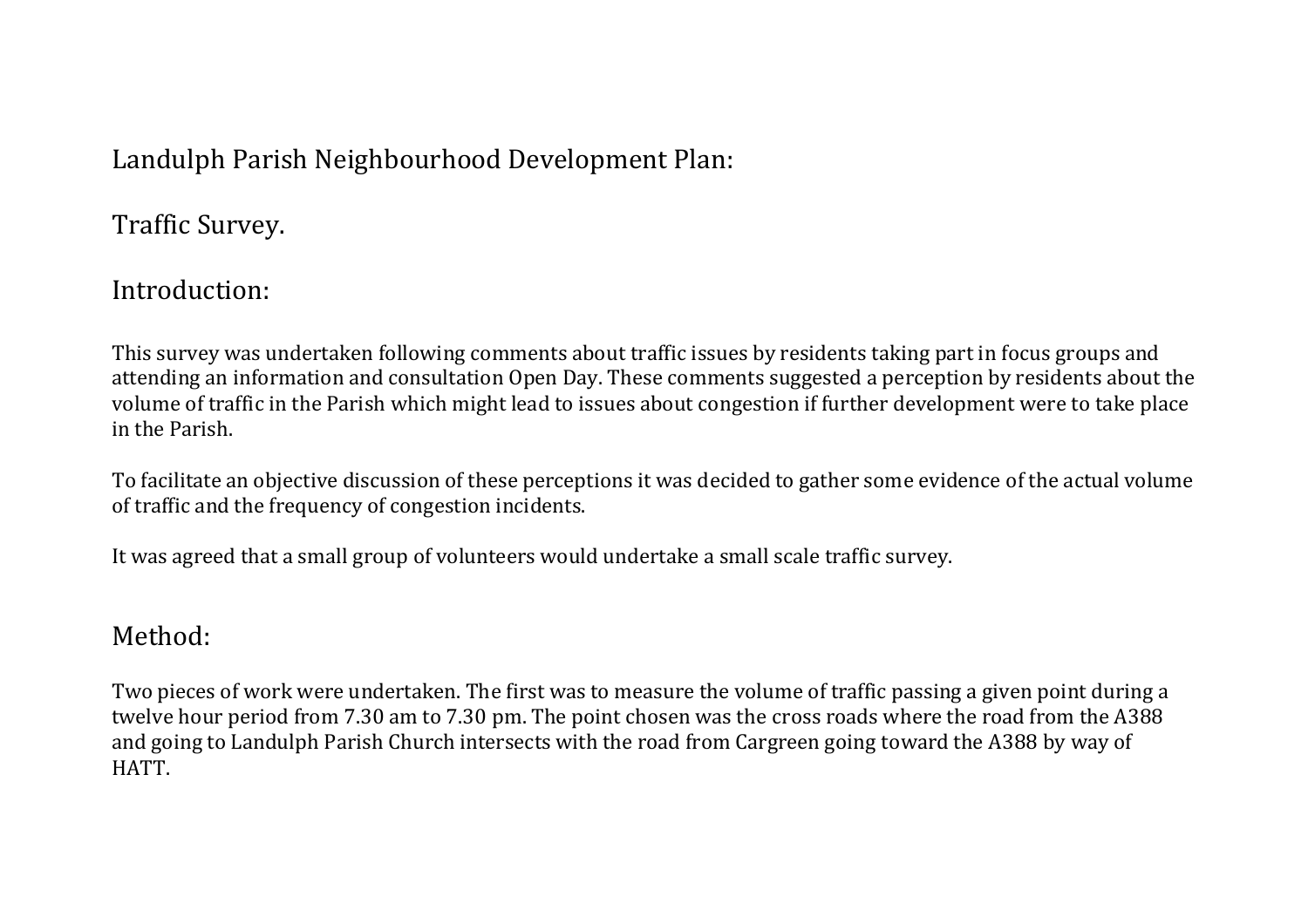Choice of this point meant that:

(a) a substantial proportion of the traffic movements in the Parish pass this point giving a good indication of volume. (b) because the school is on one corner of the intersection it attracts a considerable amount of traffic twice a day (c) the intersection enabled the survey to record direction of traffic flows.

Thus a rota of volunteers were able to make a complete record of traffic movements and direction of travel over a twelve hour period.

The second piece of work sought to record congestion incidents in a section of road thought to be particularly prone to congestion. The piece of road concerned was that running from the entrance to the solar park through the narrow winding section up the hill to the group of trees at the top. This stretch of road could be observed from just inside the solar park: by kind permission of the owners. Again observations were taken over the same twelve hour period.

The incidents to be observed and recorded were those which involved several vehicles which had come to a standstill through travelling in opposite directions. To resolve the problem necessitated some degree of reversing causing some delay. The reason for the congestion, that is which vehicle was at fault, also to be recorded.

#### Outcome:

The volume survey revealed that during the twelve hour day some 866 vehicle movements took place at the cross road. The survey listed the time of each movement and the direction of travel.

The Traffic Survey Volume Chart (see later) shows the number of vehicles passing the observation point at 15 minute intervals.

The highest number of movements took place in two half hour periods :

8.45 am to 9.15 am a total of 72 movements

2.45 pm to 3.15 pm a total of 65 movements

These are the times when children are arriving or departing from school.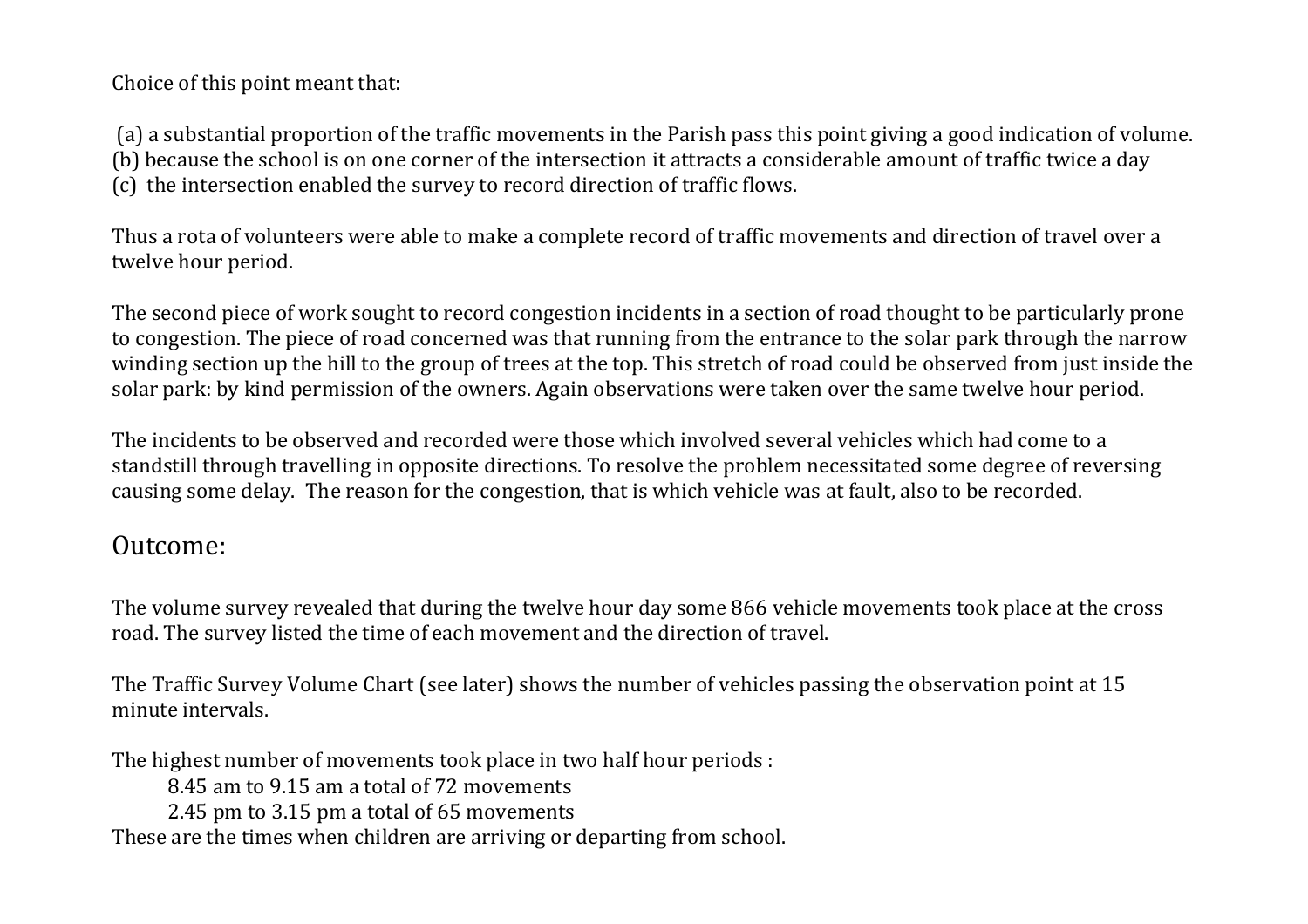Apart from the above movements there are 13 occasions when traffic movements exceed 20 in 15 minute interval . All other 15 minute intervals show less than 20 movements, some a good deal less. For most movements the time taken to pass the observation point was no more than a few seconds.

The traffic congestion survey recorded 26 incidents on the chosen section of the road over the twelve hour period. All the incidents save two, took place between 11.00 am and 5.00 pm. None of the incidents were particularly serious or caused long delays. It should be noted that the survey viewed only one section of road. For example other sections such as that between the section viewed and Stockadon Barns, are also subject to potential congestion as are sections of the road through Ellbridge.

The incidents which were recorded, were always caused by vehicles coming in one direction failing to wait for traffic coming in the other direction. Whether this was due to a lack of knowledge about passing places and the need for caution or lack of visibility or other reasons is impossible to know.